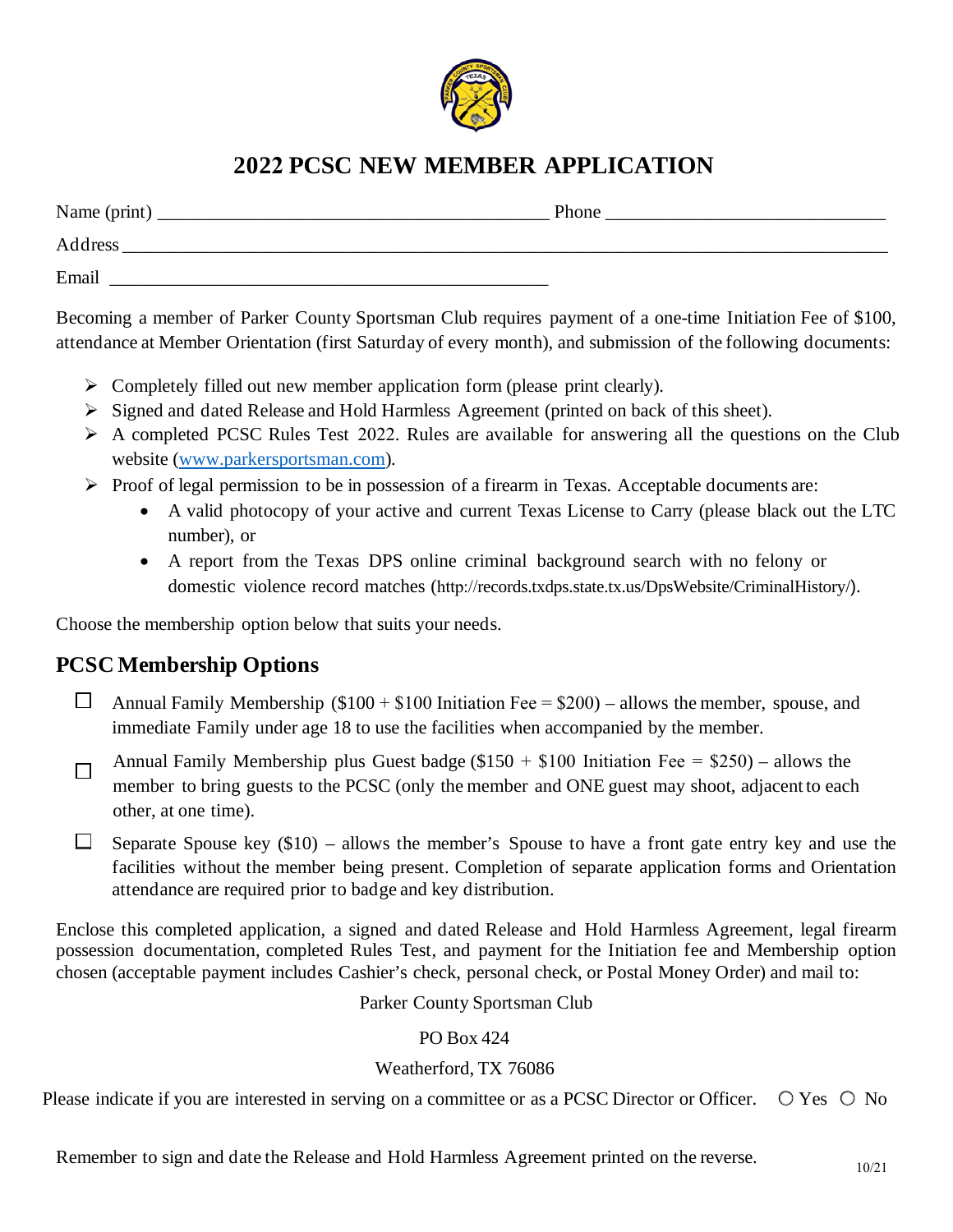## RELEASE AND HOLD HARMLESS AGREEMENT

In consideration for access and use of facilities of the Parker County Sportsman Club (PCSC) and/or for participation in club activities sponsored or organized by PCSC, the undersigned Participant **HEREBY AGREES TO WAIVE, RELEASE, DISCHARGE AND HOLD HARMLESS PCSC FROM ANY AND ALL CLAIMS OF ANY NATURE,** including claims of personal injury, wrongful death or damage to property, which Participant may have or which may hereafter accrue as a result of access and/or use of the facility, participation in any PCSC program or related activity and events, including but not limited to unorganized practice, organized practice, training and instruction and organized shooting events.

#### **PARTICIPANT AGREES AND ACKNOWLEDGES SUCH WAIVER, RELEASE, DISCHARGE AND HOLD HARMLESS AGREEMENT APPLIES TO ANY AND ALL CLAIMS INCLUDING ANY CLAIM ARISING IN WHOLE OR IN PART OUT OF ALLEGATIONS OF NEGLIGENCE AGAINST PCSC. PARTICIPANT ALSO AGREES, AS FURTHER CONSIDERATION, TO INDEMNIFY, DEFEND AND PROTECT PCSC AGAINST ANY AND ALL CLAIMS ARISING OUT OF PARTICIPANT'S USE OF OR PRESENCE UPON THE PREMISES, INCLUDING CLAIMS PCSC WAS NEGLIGENT IN CAUSING INJURY OR DEATH TO PARTICIPANT OR ANY OTHER THIRD PARTY, OR THAT PCSC WAS NEGLIGENT IN CAUSING PROPERTY DAMAGE.**

**By signing this Release and Hold Harmless Agreement, the undersigned(s) recognizes that the sport of rifle, pistol, and shotgun shooting or related activities present certain inherent dangers that cannot be eliminated even by the exercise of reasonable care. As such, the undersigned Participant and undersigned Responsible Adult if Participant is a minor hereby expressly assumes the risk that is inherent to the sport of rifle, pistol, and shotgun shooting.**

As a requisite condition to the Participant being allowed to attend, access, and use all facilities or participation in any PCSC sponsored event, the undersigned Participant hereby acknowledges that Parker County, State of Texas has the most significant relationship with the parties to this Agreement. As such, the parties hereto expressly agree to Texas as the Choice of Law and Choice of Forum for any claim, suit, or controversy that may arise by and between the parties or any of its related affiliates, and further agree that any action, suit, or claim made by the Participant *must* be brought in the State of Texas as the proper Venue having exclusive subject matter jurisdiction to any such claim, demand, or suit.

By signing this Release and Hold Harmless Agreement, the undersigned Participant **assumes the risk** inherent to the access, use of all facilities or participation in the PCSC facility including but not limited to rifle, pistol, and shotgun shooting, and thereby consents to the Participant's participation in PCSC programs and all related activities, and further acknowledges that he/she understands that all risks, whether known or unknown, are expressly assumed by the undersigned, and that all claims, whether known or unknown, are expressly waived in advance.

In addition to the foregoing, the undersigned Participant hereby expressly agrees and recognizes that PCSC, through its individual Match Directors, Match Chairmen, Range Officers, judges and referees, officers, directors, agents, individuals or entities perform volunteer services, and as such, said entities and/or individuals are immune from liability as volunteer leaders, assistants, and organizers.

#### **Mandatory Binding Arbitration:**

In further consideration for being allowed access, use of all facilities in the PCSC facility or participation in any activities sponsored by PCSC the undersigned Participant recognizes and agrees that this arbitration agreement involves interstate commerce which is necessarily controlled by the **Federal Arbitration Act (9 USC § 2)**, and therefore, pursuant to the **Federal Arbitration Act (FAA)** as well as the **Texas Arbitration Act (Civil Practice & Remedies Code Chapter 171)** the parties hereby agree to submit to binding arbitration any and all claims, demands, suits, or other disputes that may arise out of this contract, or that may be presented by or on behalf of the Participant for resolution under the Commercial Rules of the American Arbitration Association with the initial filing fees thereof to be paid by the party filing the Demand for Arbitration subject to the schedule of fees then in effect at the time of the filing of a Demand with the American Arbitration Association. The parties agree that this mandatory binding arbitration agreement constitutes and is a contract.

*I HAVE READ THE FOREGOING TERMS AND CONDITIONS AND AGREE TO BE BOUND BY ALL OF THE CONDITIONS SET FORTH ABOVE AND I HAVE READ THE CURRENT CLUB RULES AND AGREE TO ABIDE BY ALL OF THE CLUB RULES AS WELL AS APPLICABLE STATE AND FEDERAL LAWS WHILE ON CLUB PROPERTY.*

| <b>Print Name of Member</b>                          | <b>Signature of Member</b> | Date |
|------------------------------------------------------|----------------------------|------|
| <b>Print Name of Member's Spouse (if applicable)</b> | <b>Signature of Spouse</b> | Date |